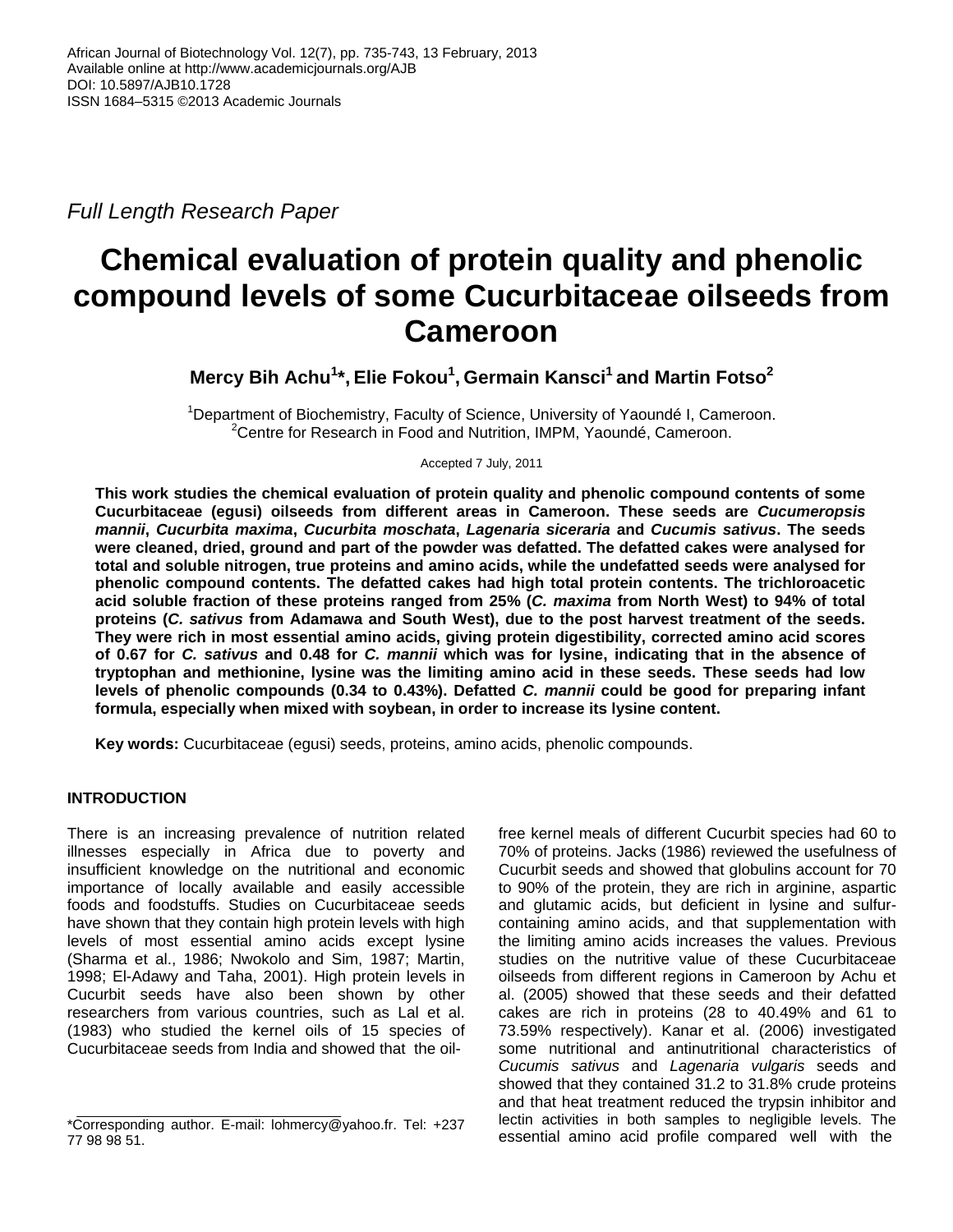FAO/WHO scoring pattern except for a deficiency of lysine and isoleucine, with lysine being the first limiting amino acid in both seeds. Yanty et al. (2007) showed that the crude protein content of *Cucumis melo* seeds from Malysia was 25%. Loukou et al. (2007) also found similar results with Cucurbit seeds from Côte d'Ivoire where they found that these seeds have protein levels ranging from 29 to 36%. Ojieh et al. (2008) continued to show that *Citrullus lanatus* has a crude protein content of 23.4% with good quantities (g/100 g protein) of arginine (9.0), isoleucine (4.8), leucine (4.2), and phenylalanine (3.2) which are essential amino acids as well as glutamic acid (16.9) and aspartic acid (16.3) and that "egusi" melon compares favourably with the known protein rich foods such as soybean, cowpeas, pigeon peas and pumpkin. Mariod et al. (2009) found that the protein content from six Sudanese Cucurbit seeds ranged from 14 to 17.5%. These results show a great variability on the protein contents which depend on the specie and which also seem to depend on the regions, as seen from the low values obtained for Sudanese seeds.

Phenolic compounds have been shown to have a lot of beneficial effects as antioxidants, antithrombotic and antiinflammatory effects, and inhibit carcinogenesis (Kris-Ertherton et al., 2002). Siger et al. (2008) investigated the content and antioxidant activity of phenolic compounds in cold-pressed plant oils in Poland and showed that pumpkin (*Cucurbita pepo L.)* oils had the highest total phenolic content (2.5 mg/100 g) and phenolic acids (vanillic acid; 11.4 and protocatechuic acid; 3.1 mg/100 g) and also displayed high antioxidant activity (70%). Xanthopoulou et al. (2009) studied the antioxidant and lipoxygenase inhibitory activities of pumpkin seed extracts and showed that most extracts tested demonstrated radical scavenging activity, with fractions rich in phenolics showing the highest activity and that the presence of molecules being able to scavenge radicals and inhibit lipoxygenase in pumpkin seeds may in part explain the health benefits attributed to them. Peričin et al. (2009) showed that phenolic acids in pumpkins (*C. pepo*) were caffeic acid (in the skin, oil cake meal and dehulled kernel) and syringic acid (whole hull-less seed and dehulled kernel). The dominant phenolic compound was p-hydroxybenzoic acid amounting to 34.7% (hull-less seed), 52.0% (oil cake meal), 51.4% (skin), 67.4% (dehulled kernels) and 51.8% (hulls) of the total phenolic acid content. Most phenolic acids were present in bound (esterified and insoluble) form, from 50.6% (skin) to 84.1% (hull-less seed). Edeoga et al. (2010) investigated the pharmaceutical and therapeutic potential of some wild Cucurbitaceae species *(Lagenaria vulgaris, Trichosanthes cucumerina, Momordica charantia* and *Luffa cylindrical)* from South - East Nigeria and showed that the seeds generally contained more alkaloids than the other parts (0.03 to 0.07 mg/ml). They contained more tannins (0.484 to 0.9 mg/ml) than the other phytochemicals. Andjelkovic et al. (2010) studied the

phenolic compounds and some quality parameters of pumpkin seed oil and showed that the total phenolics content ranged from 24 to 50.93 mg GAE/kg of oil. The individual phenolics were tyrosol, vanillic acid, vanillin, luteolin and sinapic acid. The maximum antioxidant capacity measured by the reduction of 2,2-diphenyl-1 picrylhydrazyl (DPPH) radical was 62%, which was comparable to 0.16 mM Trolox equivalent (DPPH is a stable radical that is used to screen free-radicalscavenging ability of compounds). Parry et al. (2006) characterized cold- pressed onion, parsley, cardamom, mullein, roasted pumpkin, and milk thistle seed oils and found that the seed oils may serve as dietary sources of special fatty acids, tocopherols, carotenoids, phenolic compounds, and natural antioxidants.

Phenolic compounds and phytochemicals in food have been shown to have both adverse (antinutrients) and beneficial health effects (antioxidants) in humans. For example, tannins exhibit their toxicity effects, by forming protein-tannin complexes through multiple hydrogen binding between their hydroxyl groups and the carboxyl groups of protein peptide bonds of proteolytic enzymes in the gastrointestinal tract (Bressani et al., 1983). Although some saponins have been shown to be highly toxic under experimental conditions, acute poisoning is relatively rare both in animals and man (Osagie and Eka, 1988). Phytic acid, lectins, tannins, saponins, enzyme inhibitors, cyanogenic glycosides and glucosinolates reduce the availability of certain nutrients and impair growth. When used at low levels, phytic acid, lectins, enzyme inhibitors and saponins, reduce blood glucose and/or plasma cholesterol and triacylglycerols levels. Phytic acid, protease inhibitors, saponins, lignans and phytoestrogens have been shown to reduce cancer risks. Phenolic compounds found in foods also contribute to their astringency, and may also reduce the availability of certain minerals such as zinc. During thermal processing, phenolic compounds may undergo oxidation and the oxidized phenolics so formed, such as quinones, may combine with amino acids, thus making them nutritionally unavailable (Shahidi, 1997). The levels of some of these antinutrients are usually reduced during culinary transformations. A decline in phytic acid content was achieved by dehydration of lentil (44%), white beans and pink-mottled cream beans. Cooking and dehydration significantly reduced the levels of enzyme inhibitors and lectins in beans to negligible concentrations. Increased *in vitro* protein digestibility was produced by dehydration in these legumes from 12% to 15%. (Martín-Cabrejas et al., 2009).

In view of the beneficial effects of proteins and phenolic compounds to health, it is important to discover new sources of these compounds. There is still shortage of data on the protein quality and the content in phenolic compounds of these seeds grown in Cameroon, which is essential in order to exploit these seeds for better health, well-being and development. This work is therefore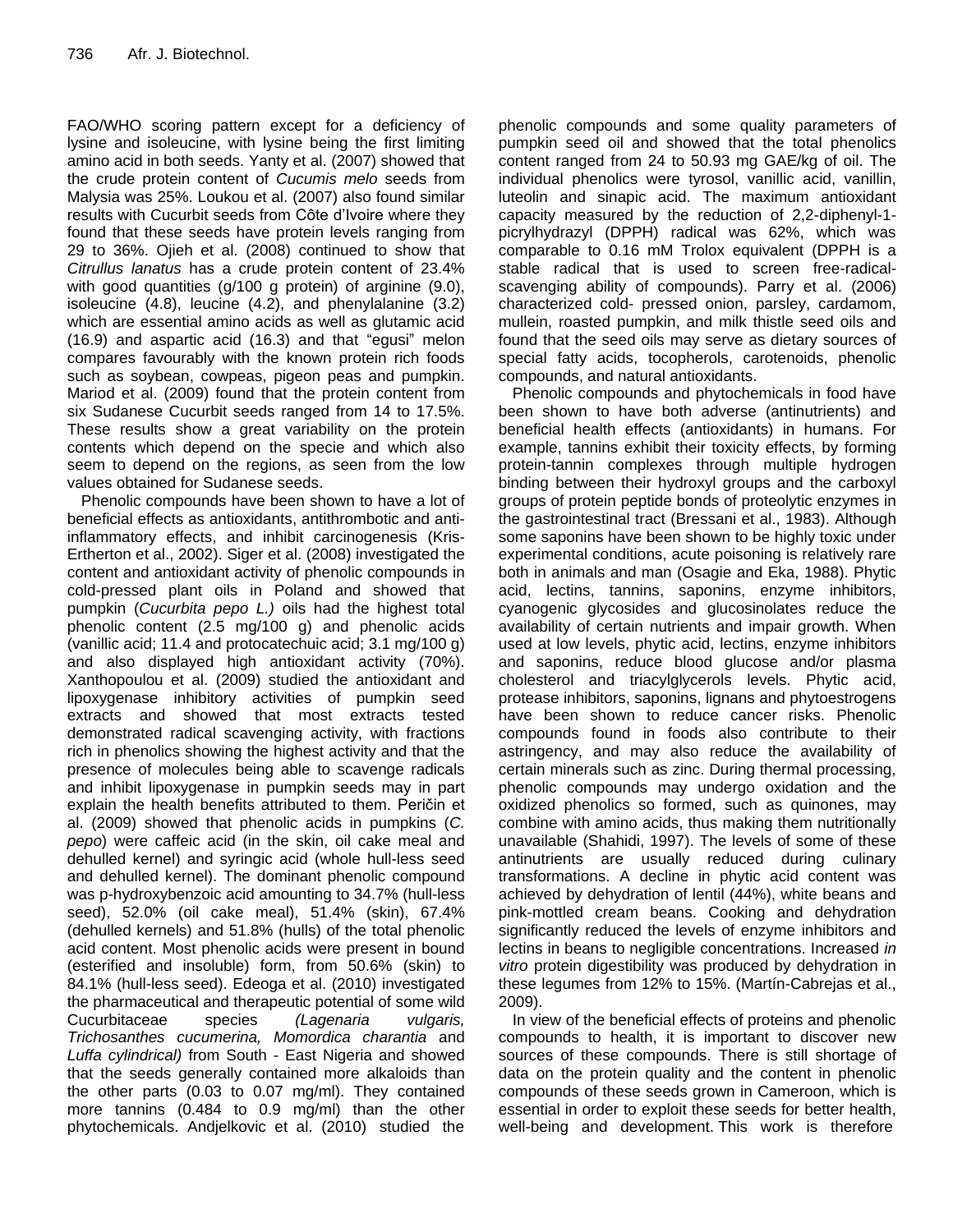aimed at evaluating the protein quality (nature of proteins and amino acid composition) and total phenolic compounds of five Cucurbitaceae seeds from Cameroon.

### **MATERIALS AND METHODS**

#### **Collection and treatment of samples**

The "egusi" samples were collected from different bio-climatic areas in Cameroon. These regions are Sahel, High Savanna, Rain forest and Swamp forest regions. The seeds; *Cucumeropsis mannii,* (egusi melon), *C. maxima,* (pumpkin or squash gourd), *Cucurbita moschata,* (musk melon), *Lagenaria siceraria* (bottle gourd or calabash) *and C. sativus,* ("Ibo" egusi); were bought already dried under local conditions by the farmers. Where the seeds could not be found, the fruits were bought from the farmers during periods of harvest and the seeds extracted, washed, sun-dried and decorticated.

They were then transported in polythene bags to the laboratory, where they were cleaned with filter paper to remove all traces of dust and insects, dried in an air-convection oven at 70°C to constant weight. They were ground in an electric grinder (Blender mill/grater 3), placed in airtight bottles and stored in a dessicator for analysis.

## **Extraction of the oils and collection of the defatted flour**

Part of the seeds were defatted while the rest were analysed undefatted. Oils were extracted from the ground seeds by continuous extraction in a Soxhlet apparatus for 8 h using hexane as solvent (AOAC, 1980). The hexane was evaporated on a rotatory evaporator (Laborata 4003-digital Heidalph) and the defatted cake obtained was dried in an air-convection oven at 60°C for 24 h to remove all traces of solvent. This cake was then ground into flour in a grinder, put in airtight bottles and used for analyses.

**Total protein content of defatted seeds:** This was calculated from the following formula:

Total protein content of defatted flour =  $B \times 100/100-A$  (g proteins/100 g defatted cake)

Where,  $A =$  lipid content of whole seed and  $B =$  protein content of whole seed (Achu et al., 2005).

**Soluble protein content of defatted seeds:** Most of the soluble nitrogen (non-protein nitrogen) concerns the products of degradation of proteins such as small peptides and free amino acids (Laure et al., 1971). Soluble nitrogen was extracted from the defatted samples following the method described by Nilo Rivas et al. (1981), which was done by precipitating the proteins with a solution of trichloroacetic acid (TCA) and filtration, to obtain a solution containing non-protein nitrogen. The quantity of nitrogen in this solution was determined through digestion of this solution and assay by a spectrophotometric method described by Devani et al. (1989). Ammonium sulphate solution was used as standard and the absorbance was read at 412 nm against the reagent blank. The soluble protein (non-protein nitrogen) content was obtained by multiplying the soluble nitrogen content by the coefficient 6.25.

**True protein content of defatted seeds:** This was calculated from the following formula:

True protein content = total proteins - soluble proteins (g proteins/100 g defatted flour).

**The amino acid composition:** This was analysed in *C. mannii* and *C. sativus* seeds, for they are the most widely distributed (found in most markets) and widely consumed seeds. 20 mg of defatted sample were weighed into a dry tube and 5 ml of HCl (6n) added. Norleucine was added to the sample at a final concentration of 0.25 mM as internal standard. The tubes were tightly corked (Teflon cork) and put in an oven at 110°C for 24 h. This hydrolysed the peptide bonds, liberating amino acids, but oxidized sulphurcontaining amino acids, cysteine and methionine. Tryptophan was also destroyed by acid hydrolysis and so was not detected by this method. Asparagine and glutamine were also transformed into aspartic and glutamic acids respectively. After 24 h of hydrolysis, 50 µl of the hydrolysate was collected (in duplicate) and dried under vacuum. The samples were derived by phenylisothiocyanate (PITC or Edman's reagent) in order for the amino acids to be detected spectrophotometrically at 254 nm. Since the reaction with PITC occurred at basic pH, the samples were first neutralized in a mixture of ethanol/water/triethylamine (TEA) (2/2/1 v/v/v). 50 µl of this mixture was added in the tube and dried under vacuum. For derivation, 40 µl of a mixture of ethanol/water/TEA/PITC (7/1/1/1 v/v/v/v) were added into the tube. After 10 min at room temperature, the tube was dried under vacuum again (about 1 h) and the sample was dissolved in a solution containing 95% (v/v) 2 mM  $Na<sub>2</sub>HPO<sub>4</sub>$ , pH 7.4 and 5% (v/v) acetonitrile.

The analysis was done by reverse phase high performance liquid chromatography (HPLC) waters (Millennium), equipped with a photodiode array detector (Waters model 596), on a column Picotag C18 (4 mm x 15 cm, Waters). The HPLC column was equilibrated with buffer A (94% (v/v)  $0.14$  M CH<sub>3</sub>COONa containing 3.6 mM triethylamine, pH 6.4, 6% (v/v) acetonitrile) and the elution was performed with a convex gradient from 100% buffer A to 46% buffer B (40%  $H<sub>2</sub>O/60%$  acetonitrile,  $v/v$ ) for 10 min, at a flow rate of 1 ml/min. Both the column and buffers were maintained at 38°C and the absorbance was recorded at 254 nm. An amino acid mixture (Pierce) of known concentration, derived under the same conditions was used to identify and to calculate the amino acid concentration. Different concentrations of standard were injected to make a calibration curve (250, 500, 750 and 1000 picomoles).

**Uncorrected amino acid scores (AAS):** This was calculated from the following formula:

AAS = Essential amino acid in test protein / essential amino acid in reference pattern

The reference pattern was the 1985 FAO/WHO 2 to 5 year old requirement pattern.

**Protein digestibility corrected amino acid score (PDCAAS):**  This was calculated from the following formula:

PDCAAS = AAS x true digestibility (TD) (Achu, 2006)

#### **Content in total phenolic compounds of whole seeds**

The content in total phenolic compounds was determined by the spectrophotometric method of Marigo (1973). This method uses the Folin-Coicalteu reagent, which is a mixture of phosphotungstic acid and phosphomolybdic acid. Through reduction during the oxidation of phenols, a mixture of tungstene blue and molybdenum oxides is formed. Gallic acid solution was used as standard and the absorbance of the blue colour was read at 745 nm against the reagent blank.

#### **Statistical analysis**

The data was analyzed using the SPSS 9.0 software. Analysis of variance (ANOVA) was used to find the correlation between the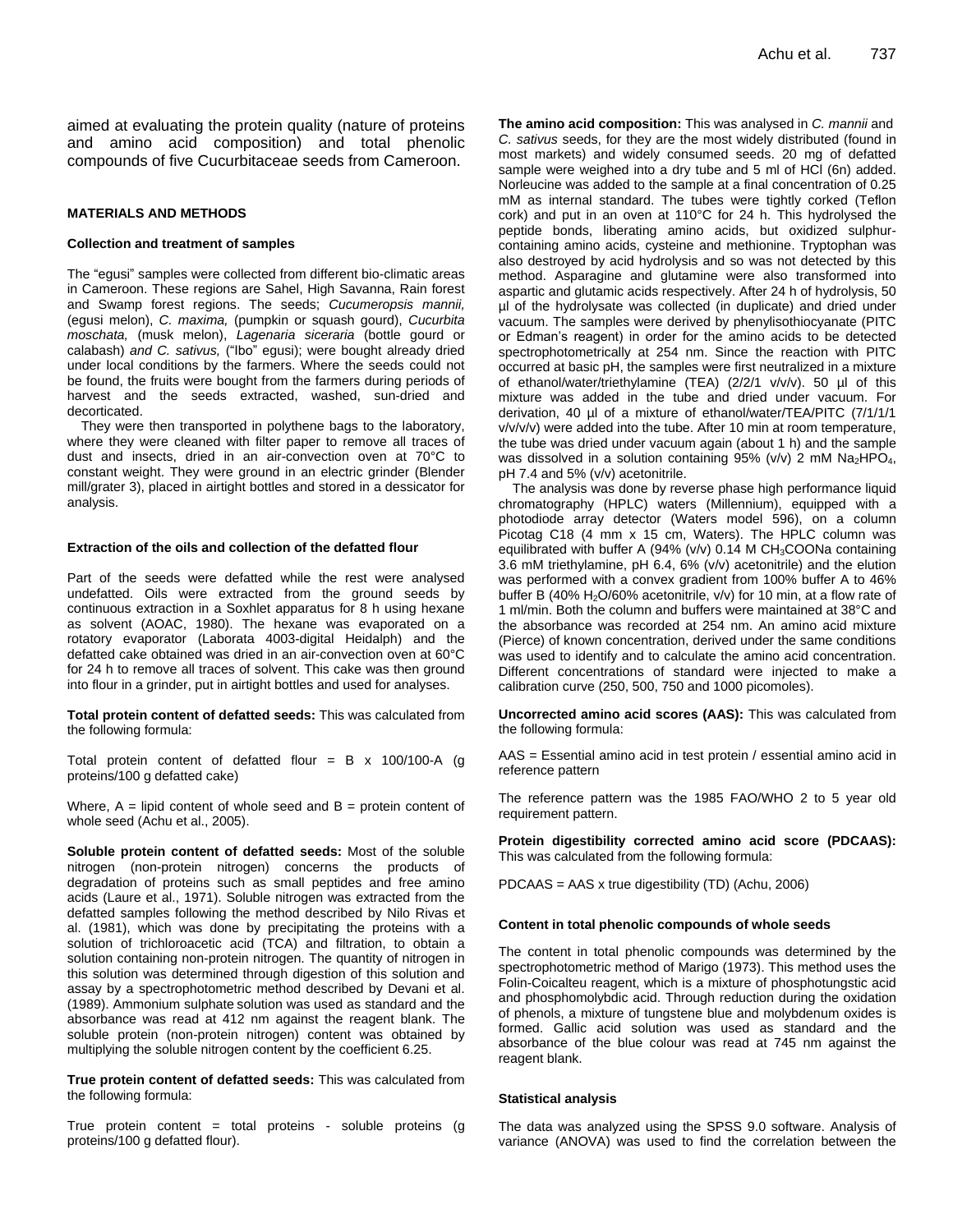parameters measured and the different ecological regions of cultivation of the seeds, and between these parameters in the different species of seeds. Where the ANOVA test indicated significant differences, the Student-Newman-Keuls (S-N-K) test was used to locate these differences. The tests were done at the 5% level of significance.

# **RESULTS AND DISCUSSION**

# **Total, soluble and true protein contents of defatted seeds**

The total, soluble and true protein contents of the defatted seeds are shown in Table 1. The total protein contents range from 61.91 (*C. sativus*) to 73.59% (*C. mannii*), soluble proteins from 29.19 (*C. maxima*) to 53.76% (*C. sativus*) and true proteins from 8.15 (*C. sativus*) to 39.53% (*C. maxima*). There is a significant difference between the total, soluble and true protein contents of the various species of seeds. The total protein level of *C. mannii* is similar to that of *C. maxima* (68.72%) and *L. siceraria* (68.52%) but significantly higher ( $p < 0.05$ ) than that of the other seeds, which have similar levels. These seeds contain more soluble proteins than true proteins, except *C. maxima* where the quantity of true proteins is more than that of soluble proteins. *C. sativus* has the highest amount of soluble proteins (53.76%) and the least amount of true proteins (8.15%). This soluble protein level of *C. sativus* is significantly higher (p < 0.05) and the true protein levels of *C. mannii* and *C. maxima* are also significantly higher than those of the other seeds.

A view of the various regions of collection of these seeds shows that in all the species, the samples from the West have higher proportions of soluble proteins than those from the North West. Samples from the Adamawa region also have high soluble protein values similar to those from the West. For *C. mannii*, the total proteins of this specie from Adamawa have 67% of soluble proteins, against 38% from the South. The West and Adamawa regions are in the High Savanna area with similar climate. This area is further away from the sea (inland) than the Rain and Swamp forest areas and it receives less rain than the coastal belt. It has good drainage and lacks enough moisture. Rainfall varies depending on the location of the area to the rain-bearing winds. The climate is the equatorial type. In Adamawa, the high elevations in this region lend it a relatively cool climate, between 22 to 25°C. Rainfall is within 150 to 200 cm with a long dry period followed by a long wet period. The West region has moderate to high [humidity,](http://en.wikipedia.org/wiki/Humidity) the temperature is about 22°C, and rainfall is moderated by the mountains and averages 100 to 200 cm per year (Fokou et al., 2009). If the climate difference could explain this variation in values, the high temperature of the Adamawa should be more favourable for the activity of proteases, contributing to this rise in soluble protein values during drying of the

seeds. *C. mannii* from these two regions has comparable soluble protein proportions (67 and 64%) as well as *C. sativus* (94 and 85%). Also for *C. sativus,* the South West and the Littoral regions which are located in the Swamp Forest with about the same climate have comparable proportions (94 and 86%). However, even if the total protein contents do not vary considerably according to the region (Achu et al., 2005), the profile of these proteins indicates that they depend on the region: Hot and humid regions have higher values of soluble proteins than the other regions. In this respect, the lower value of 49% for *L. siceraria* in the far North might be due to the hot and dry climate of this region. However, the comparable value for this sample from the Littoral (46%) with a hot and humid climate explains the fact that not only heat and humidity are responsible for the hydrolysis of proteins in the seeds after harvest, but the modes of treatment can also influence proteolysis.

Looking at the various postharvest modes of treatment up to the end of drying, it was observed that for some of these seeds, the fruits are usually opened and left for about 2 to 3 days for the pulp to slightly ferment before the seeds are extracted from the fruit. This is in order to reduce the sticky and slimy nature of the content of the fruits for easy washing of the seeds. After washing, the seeds are dried under the sun. If the sun is not hot enough, this drying can take a number of days before the seeds are completely dried. This slow drying causes the seeds to remain damp, leading to slow fermentation. Fermentation favours the action of lipolytic enzymes, which hydrolyzes triglycerides in the seeds, liberating free fatty acids (Fokou et al., 2009). This acidity favours the action of proteases in the seeds which hydrolyze proteins into small peptides and free amino acids, leading to an increase in soluble proteins and a decrease in the true protein values. On the other hand, *C. maxima* whose edible fruit (the pumpkin) serves as a delicacy, is not allowed to ferment before seed extraction. This reduces the activity of proteases. The seeds are extracted once the fruit is mature and the fruit cooked and consumed both by man and animals. This could partly explain the high true protein values observed in this specie. The fruit of *C. moschata* is also edible, but the seeds once extracted are usually stored for further planting during the next farming season. Sometimes, they are used for consumption, but this is only done during periods of famine, for the seeds are very small in size and so very laborious to decorticate, since it is done manually. It is also the case with *L. siceraria* seeds. They are bigger in size, but the cork is hard, and so difficult to decorticate. Consequently, these seeds are usually stored for long, and at room temperature. This may favour the action of proteases, thereby leading to high soluble protein values. Depending on the water activity (Aw) of the seeds during storage, (if it is  $\geq$  0.6), microbes can set in. Umoh and fields (1981) and Collar et al. (1991) showed that during fermentation, proteins can be hydrolyzed into volatile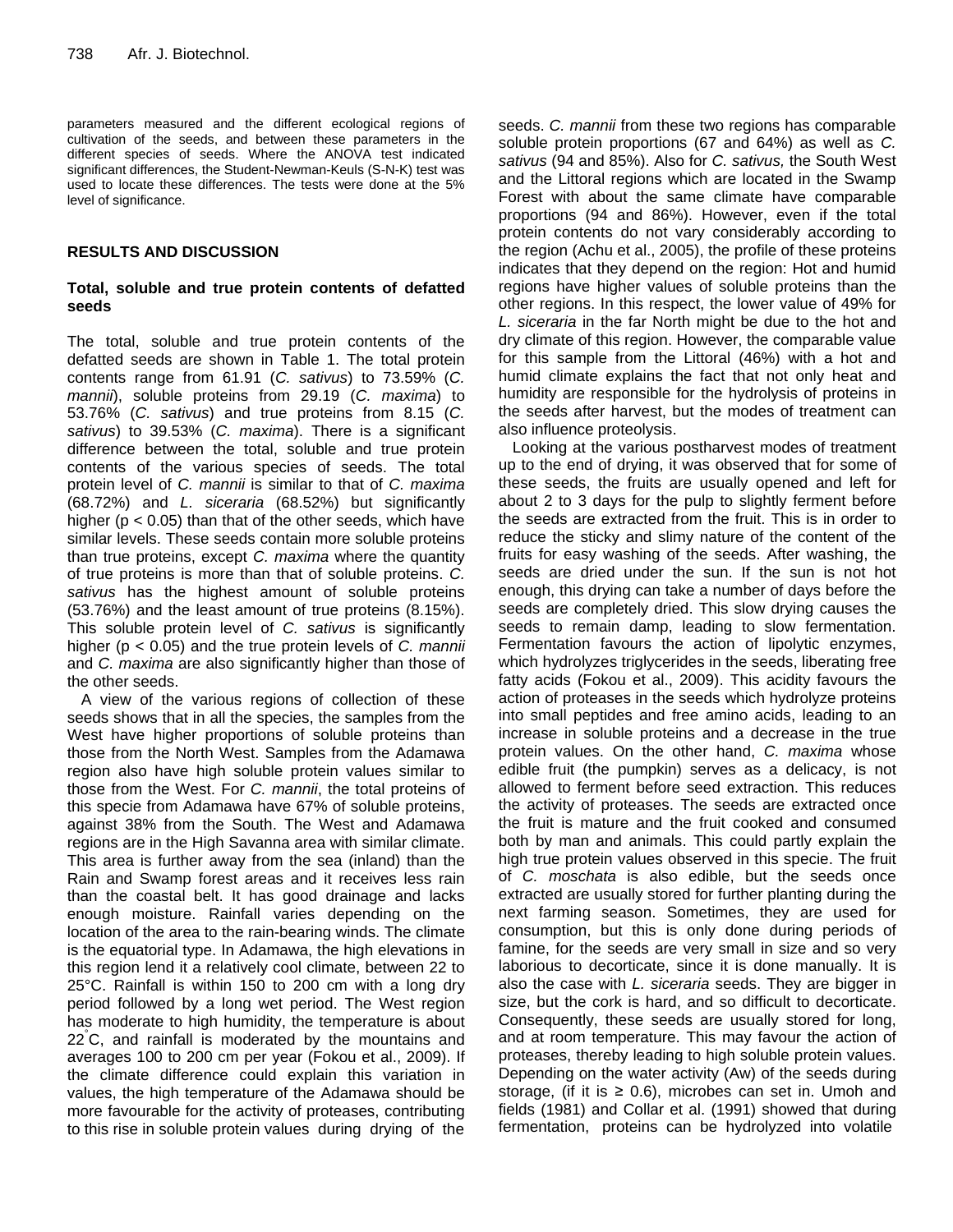**Table 1.** Total, soluble, true protein and phenolic compound contents of seeds.

| <b>Sample</b> | Area               | <b>Region</b> | *Total<br>proteins<br>(%) | <b>Soluble</b><br>proteins<br>(%) | <sup>1</sup> Percentage<br>of soluble<br>proteins | <b>True proteins</b><br>$(\%)$ | $^0$ Phenolic<br>compounds<br>(%) |
|---------------|--------------------|---------------|---------------------------|-----------------------------------|---------------------------------------------------|--------------------------------|-----------------------------------|
| C. mannii     | High Savanna       | North West    | 78.38                     | 39.56                             | 50                                                | 38.82                          | 0.41                              |
|               | High Savanna       | West          | 68.60                     | 43.64                             | 64                                                | 24.96                          | 0.30                              |
|               | High Savanna       | Adamawa       | 70.0                      | 47.05                             | 67                                                | 22.94                          | 0.46                              |
|               | <b>Rain Forest</b> | South         | 69.41                     | 26.18                             | 38                                                | 43.23                          | 0.49                              |
|               | <b>Rain Forest</b> | East          | 74.50                     | 31.27                             | 42                                                | 43.24                          | 0.32                              |
|               | Swamp Forest       | South West    | 80.71                     | 38.19                             | 47                                                | 42.52                          | 0.34                              |
|               |                    | Average±SD    | $73.59 \pm 4.65^a$        | $37.65 \pm 7.75$ <sup>c</sup>     | $51 \pm 12$                                       | $35.95 \pm 9.46^a$             | $0.39 \pm 0.08$                   |
| C. maxima     | High Savanna       | North West    | 71.65                     | 18.08                             | 25                                                | 53.57                          | 0.46                              |
|               | High Savanna       | West          | 69.08                     | 42.14                             | 61                                                | 26.94                          | 0.33                              |
|               | Rain Forest        | Centre        | 65.42                     | 27.34                             | 42                                                | 38.08                          | 0.46                              |
|               |                    | Average±SD    | $68.72 \pm 2.56^{ab}$     | $29.19 \pm 12.14^d$               | $43 \pm 18$                                       | $39.53 \pm 13.37^a$            | $0.42 \pm 0.08$                   |
| C. moschata   | High Savanna       | North West    | 71.46                     | 31.89                             | 45                                                | 39.57                          | 0.44                              |
|               | High Savanna       | West          | 62.48                     | 33.14                             | 53                                                | 29.34                          | 0.52                              |
|               | Rain Forest        | Centre        | 61.76                     | 58.33                             | 94                                                | 3.43                           | 0.44                              |
|               | Swamp Forest       | South West    | 65.66                     | 37.75                             | 57                                                | 27.91                          | 0.27                              |
|               |                    | Average±SD    | $65.34 \pm 3.83^b$        | $40.28 \pm 12.3$ <sup>bc</sup>    | $62 \pm 22$                                       | $25.06 \pm 15.33^{b}$          | $0.42 \pm 0.11$                   |
| L. siceraria  | Sahel              | Far North     | 68.18                     | 33.11                             | 49                                                | 35.07                          | 0.29                              |
|               | Savanna            | North West    | 65.31                     | 46.77                             | 72                                                | 18.54                          | 0.39                              |
|               | High Savanna       | West          | 67.98                     | 57.27                             | 84                                                | 10.71                          | 0.37                              |
|               | High Savanna       | Littoral      | 72.59                     | 33.35                             | 46                                                | 39.24                          | 0.32                              |
|               | Swamp Forest       | Average±SD    | $68.52 \pm 2.61^{ab}$     | $42.63 \pm 11.67^b$               | $63 \pm 18$                                       | $25.89 \pm 13.50^b$            | $0.34 \pm 0.05$                   |
| C. sativus    | High Savanna       | West          | 58.73                     | 49.82                             | 85                                                | 8.91                           | 0.54                              |
|               | High Savanna       | Adamawa       | 61.20                     | 57.25                             | 94                                                | 3.95                           | 0.30                              |
|               | Rain Forest        | Centre        | 63.94                     | 49.12                             | 77                                                | 14.82                          | 0.53                              |
|               | Swamp Forest       | South West    | 59.74                     | 56.03                             | 94                                                | 3.71                           | 0.41                              |
|               | Swamp Forest       | Littoral      | 65.94                     | 56.56                             | 86                                                | 9.38                           | 0.37                              |
|               |                    | Average±SD    | 61.91 $\pm 2.67^{\circ}$  | $53.76 \pm 3.94^a$                | $86 + 7$                                          | $8.15 \pm 4.58^{\circ}$        | $0.43 \pm 0.10$                   |

**0** = There is no significant difference between the phenolic compound levels of the same specie of seeds from different ecological regions and between these values in the different species of seeds. \*= values are from Achu et al. (2005). <sup>1 =</sup> Soluble Proteins/Total Proteins x100.SD = Standard deviation. Each value is a mean of 3 replications.

compounds such as ammonia into the environment as a result of proteolytic microorganisms such as *Clostridia*  spp*.* Hence, the various treatments applied to the seeds, the duration of storage and drying of the seeds can influence the soluble protein values.

On the whole, the results show that these "egusi" seeds are very rich in proteins especially those of *C. mannii*. The total protein levels are similar to those obtained for defatted Cucurbit seeds by other researchers such as Lal et al. (1983) who showed values of 60 to 70% for 15 species of Cucurbitaceae seeds from India; Sharma et al. (1986) who found 62.1% for defatted *C. melo* (musk melon), 76.1% for *Citrullus vulgaris* (water melon) and 73.3% for *C. moschata (*pumpkin). Lazos (1992) also showed that the defatted seed flours of *C. pepo* and *C. maxima* have potential food use because of their protein content of 61.4%. This value is within our range of values. The total nitrogen content of the defatted cake of *Coula edulis* is 2.1 to 2.4 (Tchiégang et al., 1998), giving a protein level of 13.12 to 15%, which is much lower than the values for "egusi" seeds.

## **Phenolic compounds**

The content in the total phenolic compounds of the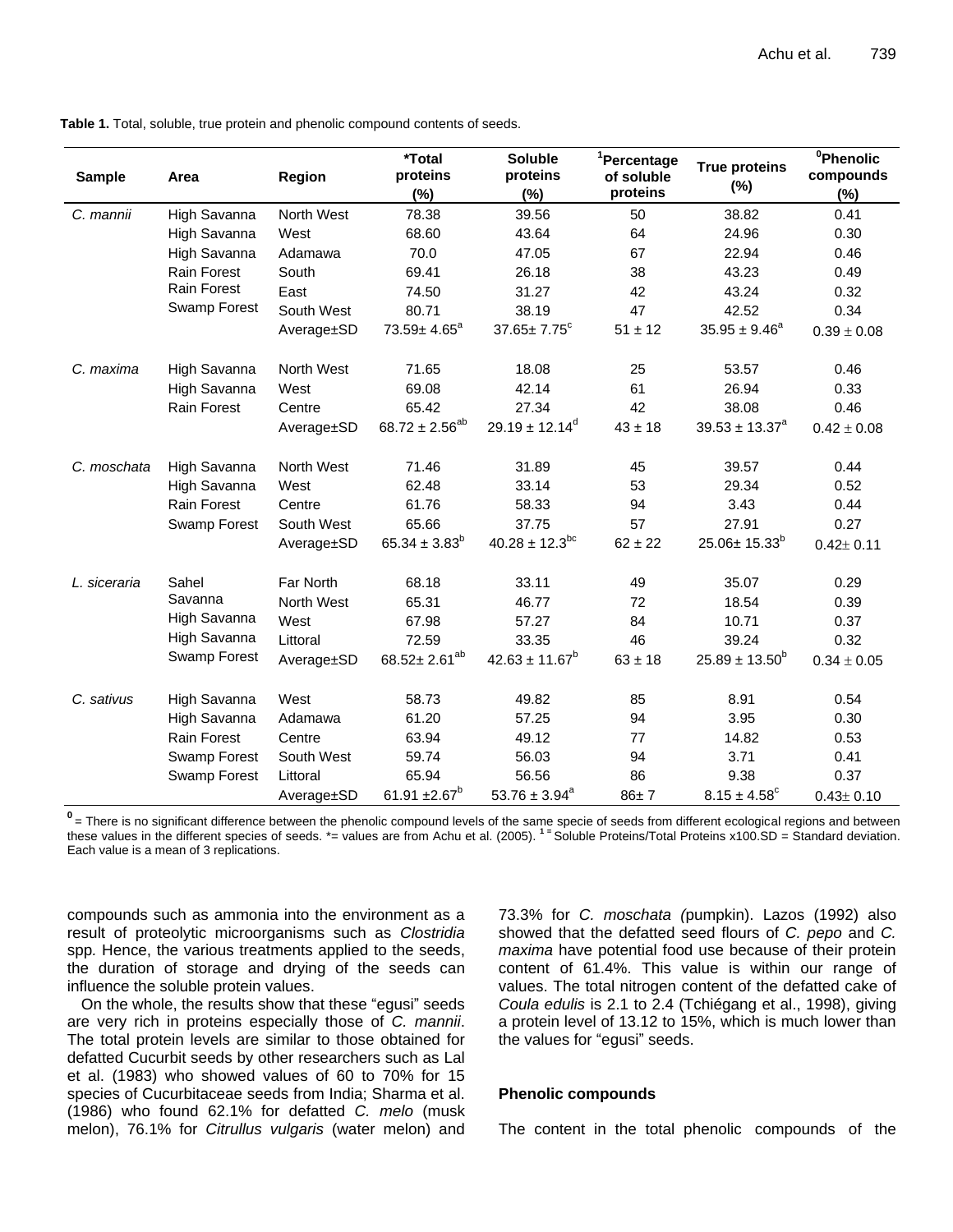**Table 2.** Amino acid composition of defatted *C. sativus* and *C. mannii* flours compared to that of defatted soybean meal and casein.

|                                                     | C. sativus         |                      | C. mannii          |                      | Soybean meal                     |                          | Casein                   |
|-----------------------------------------------------|--------------------|----------------------|--------------------|----------------------|----------------------------------|--------------------------|--------------------------|
| Amino acid                                          | (mg/g of<br>flour) | (mg/g of<br>protein) | (mg/g of<br>flour) | (mg/g of<br>protein) | $\frac{1}{2}$ (mg/g<br>of flour) | $2$ (mg/g of<br>protein) | $2$ (mg/g of<br>protein) |
| *Histidine                                          | 23.6               | 36.91                | 27.8               | 37.32                | 15.8                             | 26                       | 16.7                     |
| Threonine                                           | 28.9               | 45.2                 | 36.6               | 49.13                | 18.3                             | 37                       | 47.7                     |
| Valine                                              | 30                 | 46.92                | 34.7               | 46.58                | 21.7                             | 50                       | 35.5                     |
| <b>Isoleucine</b>                                   | 29.9               | 46.76                | 33.7               | 45.23                | 21.2                             | 49                       | 36.8                     |
| Leucine                                             | 49.2               | 76.95                | 55.9               | 75.03                | 37.1                             | 82                       | 59.8                     |
| **Phenylalanine and Tyrosine                        | 66.9               | 104.63               | 70.6               | 94.77                | 39.4                             | 90                       | 67.8                     |
| Lysine                                              | 25.7               | 40.19                | 23.4               | 31.41                | 32.5                             | 63                       |                          |
| Total essential amino acids                         | 254.2              | 397.56               | 282.7              | 379.46               | 186                              | 397                      | 264.3                    |
| Aspartic acid                                       | 67.3               | 105.25               | 80.6               | 108.19               | 51.5                             | 116                      | 130                      |
| Glutamic acid                                       | 133.9              | 209.42               | 154.0              | 206.71               | 81                               | 191                      | 253.9                    |
| Serine                                              | 39.2               | 61.31                | 44.3               | 59.46                | 24.2                             | 52                       | 48.5                     |
| Glycine                                             | 44.5               | 69.6                 | 46                 | 61.74                | 21.4                             | 42                       | 100.8                    |
| Arginine                                            | 122.4              | 191.43               | 128.1              | 171.95               | 40                               | 76                       | 20.9                     |
| Alanine                                             | 36.4               | 56.93                | 42.5               | 57.05                | 20.8                             | 43                       | 38.9                     |
| Proline                                             | 25.9               | 40.51                | 29.6               | 39.73                | 25.2                             | 51                       | 14.7                     |
| Total non essential amino acids                     | 469.60             | 734.45               | 525.10             | 704.83               | 264.10                           | 571.00                   | 607.70                   |
| Total amino acids                                   | 723.8              | 1132.01              | 807.8              | 1084.3               | 450.1                            | 968                      | 872                      |
| Essential amino acids/ Total<br>amino acids $(A_1)$ | 0.35               | 0.35                 | 0.35               | 0.35                 | 0.41                             | 0.41                     | 0.3                      |

Essential amino acids are shown in bold. <sup>1</sup> = Values are from Nwokolo and Sim (1987); <sup>2</sup> = Values are from Pc Priya Chemicals; \* = Necessary only for infants, \*\* Necessary for synthesis of Tyrosine; - = Not found.

"egusi" seeds ranges from 0.34 (*L. siceraria*) to 0.43% (*C. sativus*) (Table 1). The phenolic compound levels of the seeds do not depend on the region of cultivation. There is also no significant difference between the phenolic compound levels of the different species of seeds. These values are higher than that of pumpkin seed cake (*C. pepo*, 0.26%) (Zdunczyk et al., 1999). They are lower than those of *Canarium schweinfurthii* (0.47 to 0.77%) (Kapchie Noutchogoué, 2000) and berries (contain much higher levels of antioxidants than other commonly consumed dietary plants), which range from 0.3 to 0.7% of anthocyanins (Törrönen, 2003). Phenolic compounds are natural antioxidants with heart protecting properties. Those found in nuts and red wine (resveratrol) have antioxidant, antithrombotic and anti-inflammatory effects, and inhibit carcinogenesis (Kris-Ertherton et al., 2002). The total phenolic compounds in these "egusi" seeds can therefore have beneficial effects on health, though at lower levels than those of walnut, pomegranates and berries with high levels of phenolic compounds (Törrönen, 2003).

These phenolic compounds can thus help to reduce the atherogenic risk in "egusi" seeds. On the other hand, these phenolic compounds (tannins) can bind proteins, carbohydrates, fats, and minerals, making them unavailable (Ganora, 2005). However, a study of the

composition of the different types of phenolic compounds present in "egusi" seeds is needed in order to confirm these suggestions.

## **Amino acid composition of defatted seeds**

The amino acid composition of defatted *C. sativus* and *C. mannii* flours are compared to those of defatted soybean meal and casein as shown in Table 2. The values are given in terms of mg/g of flour and protein. The content of non essential amino acids in these flours is more than that of essential amino acids, almost 2 times more. Apart from the combination of phenylalanine and tyrosine, leucine is the most abundant essential amino acid while glutamic acid is the most abundant non essential amino acid in these flours, followed by arginine and aspartic acid (in mg/g of protein). These results are similar to those of Jacks (1986) who showed that Cucurbit seeds are rich in arginine, aspartic and glutamic acids; and to those of Ojieh et al. (2008) who showed that *C. lanatus* has good quantities (mg/g of protein) of arginine (90), isoleucine (48), leucine (42), and phenylalanine (32) which are essential amino acids as well as glutamic acid (169) and aspartic acid (163) and that "egusi" melon compares favourably with the known protein rich foods such as soybean, cowpeas, pigeon peas and pumpkin.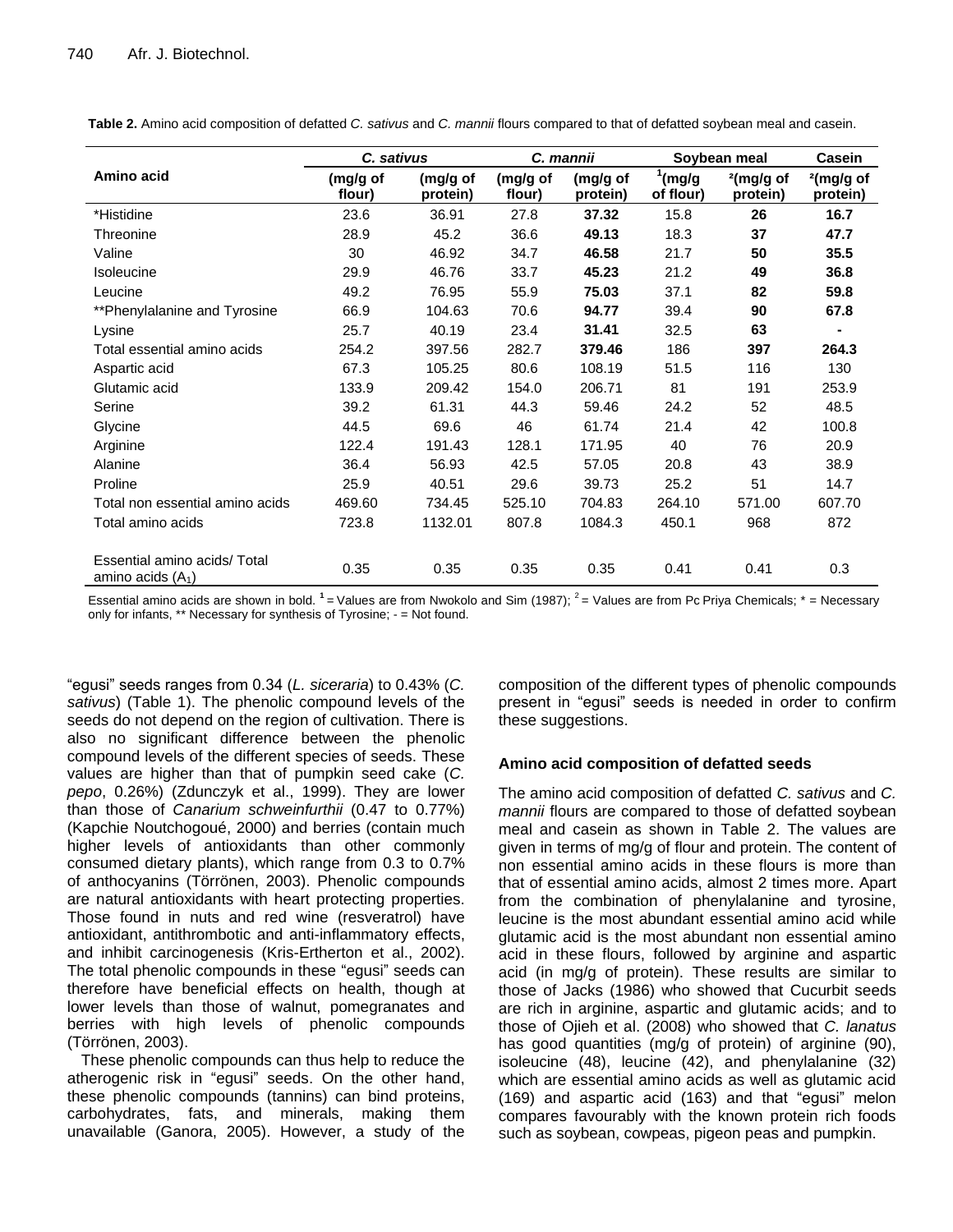|                             | C. sativus           |                  |                     | C. mannii            |            |               | <sup>3</sup> Reference       |  |
|-----------------------------|----------------------|------------------|---------------------|----------------------|------------|---------------|------------------------------|--|
| <b>Amino Acid</b>           | (mg/g of<br>protein) | <sup>1</sup> AAS | <sup>2</sup> PDCAAS | (mg/g of<br>protein) | <b>AAS</b> | <b>PDCAAS</b> | protein<br>(mg/g of protein) |  |
| Histidine                   | 36.91                | 1.94             | 1.87                | 37.32                | 1.96       | 1.74          | 19                           |  |
| Threonine                   | 45.2                 | 1.33             | 1.28                | 49.13                | 1.44       | 1.28          | 34                           |  |
| Valine                      | 46.92                | 1.34             | 1.29                | 46.58                | 1.33       | 1.18          | 35                           |  |
| Isoleucine                  | 46.76                | 1.67             | 1.61                | 45.23                | 1.62       | 1.43          | 28                           |  |
| Leucine                     | 76.95                | 1.17             | 1.12                | 75.03                | 1.14       | 1.01          | 66                           |  |
| Phenylalanine and Tyrosine  | 104.63               | 1.03             | 0.99                | 94.77                | 0.87       | 0.77          | 63                           |  |
| Lysine                      | 40.19                | 0.69             | 0.67                | 31.41                | 0.54       | 0.48          | 58                           |  |
| Total essential amino acids | 397.56               |                  |                     | 379.46               |            |               | 303                          |  |

**Table 3.** Essential amino acids and uncorrected and corrected amino acid scores.

<sup>1</sup>AAS: Amino acid score (uncorrected) = essential amino acid in test protein / essential amino acid in reference protein; <sup>2</sup>PDCAAS: protein digestibility corrected amino acid score = AAS x true digestibility (TD); <sup>3</sup>1985 FAO/WHO 2 to 5-year old requirement pattern; <sup>4</sup>True digestibility (TD): TD = 96.19% (*C. sativus*) and 88.7% (*C. mannii*) (Achu, 2006).

*C. sativus* has higher levels of essential amino acids than *C. mannii*. These "egusi" seeds also have higher levels of total essential amino acids than casein. The amino acid composition of the egusi seeds therefore shows that they have an excellent protein configuration. They have higher levels of histidine, threonine, phenylalanine and tyrosine than soybean, which has higher levels of lysine, leucine, isoleucine and valine. The total level of amino acids in terms of mg/g of protein (essential and non essential amino acids) is higher in *C. sativus* than in *C. mannii*, soybean and casein, while the  $A_1$  ratio ( $A_1$  = sum of essential amino acids/total amino acids) is higher in soybean (0.41) than in *C. sativus* ( 0.35), *C. mannii* (0.35) and casein (0.3). The essential amino acid values of these seeds are generally higher than those of melon and fluted pumpkin seed meals. These seed flours are superior to soybean in their content of all amino acids except lysine, when the amino acids are measured in terms of mg/g of flour (Nwokolo and Sim, 1987). This means that in the absence of tryptophan, lysine is the limiting amino acid in these seeds. However, looking at the amino acid values in terms of mg/g of protein, these "egusi" flours are inferior to soybean in their essential amino acid levels except histidine (essential for infants) threonine, phenylalanine and tyrosine. These seeds also have higher levels of valine, isoleucine, leucine, phenylalanine and tyrosine than casein. This shows that they can be good for infants. They have higher levels of most non essential amino acids than soybean except aspartic acid and proline. These give "egusi" meals a lower ratio of  $A_1$  (0.35) than soybean (0.41). The higher  $A_1$  ratio in soybean than these seeds means that soybean generally has higher levels of essential amino acids than these "egusi" seed meals. However, the levels of essential and other amino acids of these seeds are high enough (for some of their essential amino acid levels are higher than that of the 2 to 5 years old reference protein (Table 3) to enable them to adequately supplement (even

at low levels of inclusion), the high carbohydrate-low protein diets of people in the tropics). However, a blend of "egusi" and soybean meal will greatly improve the nutritional value of these seeds when used in preparing sauces.

Jacks (1986) and Martin (1998) showed that the proteins of Cucurbit seeds are mostly of globulin type. They are deficient in lysine and in sulphur-containing amino acids. These are similar to the results obtained in these seeds. The results of these "egusi" seeds are also similar to those of *C. Pepo* seed cake with respect to lysine. The proteins of pumpkin seed cake (*C. pepo*) contain low levels of lysine (3.21 g/16 g N or 32.1 mg/g of protein) and isoleucine (38.3 mg/g of protein) (Zdunczyk et al., 1999). These "egusi" seeds have higher levels of isoleucine than those of pumpkin seed cake (Zdunczyk et al., 1999). The results are similar to those of *C. sativus* and *L. vulgaris* seeds, in which lysine was shown to be the first limiting amino acid (Kanar et al., 2006).

All these results together with those of these "egusi" seeds showed that lysine is the limiting amino acid in these seeds. The results are different from those of Mansour et al. (1993a) who showed that isoleucine and valine were the first limiting amino acids for *C. pepo* seed meal, and those of the African pear cake (*Dacryodes edulis)* by Omoti and Okiy (1987) who showed that this fruit contains high contents of the essential amino acids, lysine, leucine and threonine. The "egusi" seeds studied also contain high contents of leucine.

# **Essential amino acids, uncorrected and corrected amino acid scores of "egusi" seed flours**

The uncorrected AAS and PDCAAS of *C. sativus* and *C. mannii* seed flours are shown in Table 3. The results show that the PDCAAS of *C. sativus* is 0.67 and that of *C. mannii* is 0.48. These values are those of lysine,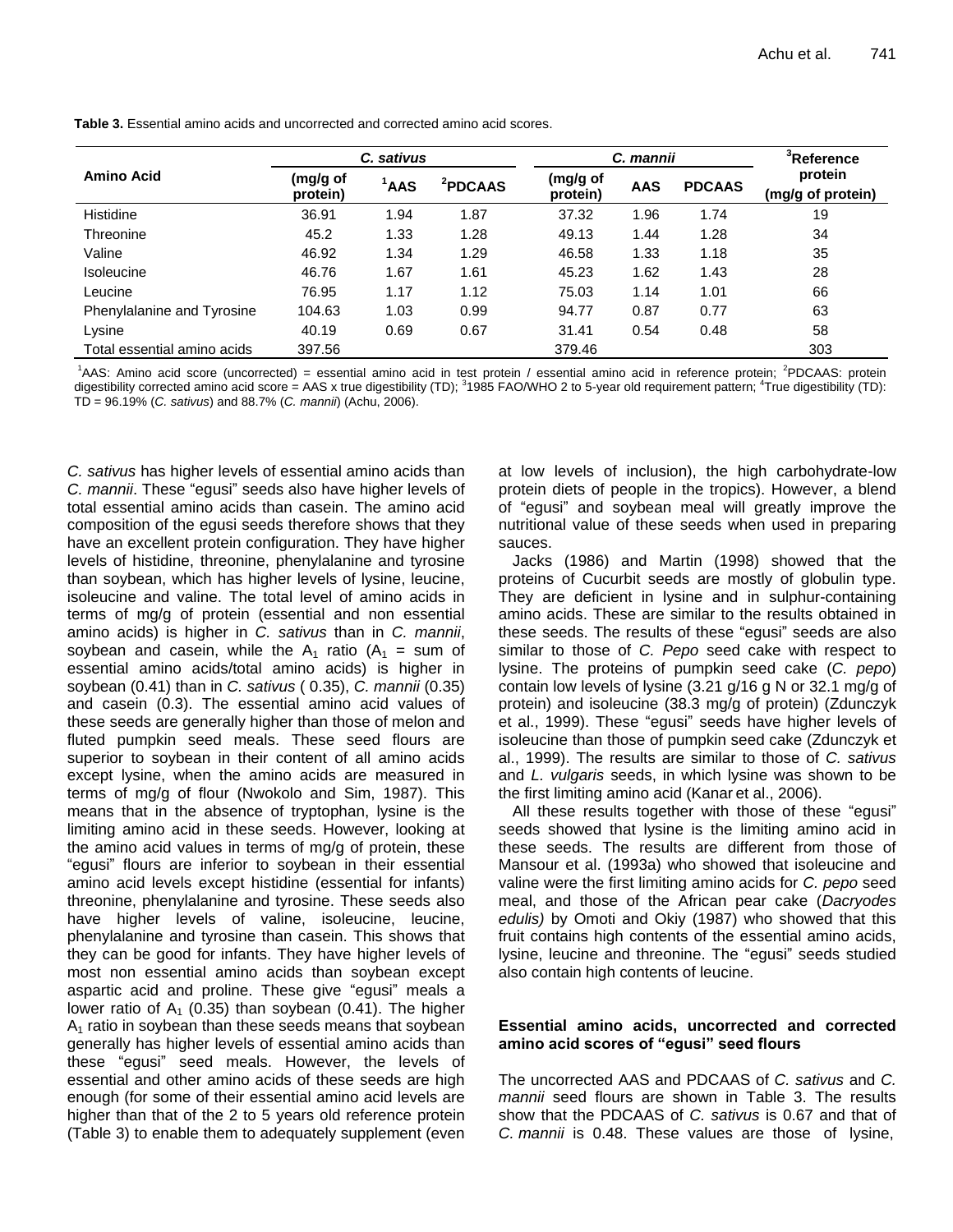indicating that in the absence of methionine and tryptophan, lysine is the limiting amino acid in these seeds.

## **CONCLUSIONS AND RECOMMENDATION**

This work which was aimed at evaluating the protein quality (nature of proteins and amino acid composition) and total phenolic compounds of some Cucurbitaceae seeds from Cameroon shows that the defatted seeds are very rich in proteins (61 to 74%). They generally contain more soluble than true proteins, according to the regions and the various post harvest treatments applied to the seeds. The amino acid composition of *C. sativus* and *C. mannii* seeds shows that *C. sativus* has higher levels of essential amino acids than *C. mannii.* Both "egusi" seeds have higher levels of the essential amino acids, histidine (essential for infants), threonine, phenylalanine and tyrosine than soybean and higher levels of valine, isoleucine, leucine, phenylalanine and tyrosine than casein. They also have higher levels of most essential amino acids than the amount required by the 1985 FAO/WHO pattern for 2 to 5 years old children. *C. sativus*  has a higher PDCAAS value (0.67) than *C. mannii* (0.48), indicating that *C. sativus* protein is more complete than *C. mannii* protein. However, both *C. sativus* and *C. mannii* seeds have lower protein quality than casein, for their PDCAAS values are less than that of casein (1.0), showing that casein is a complete protein. These seeds have low levels of phenolic compounds which can help to reduce atherogenic risk. This can also influence the digestibility and bioavailability of the nutrients in "egusi" seeds. On the whole, in the absence of tryptophan and methionine, these "egusi" seed proteins show that lysine is the limiting amino acid. The nutritive value of these seeds can be improved when the meals are mixed with soy flour or supplemental lysine. This will make these "egusi" meals good for the preparation of infant formula.

Further studies are underway to analyse the amino acid composition of *C. maxima, C. moschata* and *L. siceraria* seeds, and the various phenolic compounds present in these seeds.

## **ACKNOWLEDGEMENTS**

Part of this research was supported by the International Foundation for Science, Stockholm, Sweden and The Organization for the Prohibition of Chemical Weapons (OPCW), THE HAGUE, Netherlands, through a grant to Mrs Achu Mercy Bih

#### **REFERENCES**

Achu MB (2006). A Study of some Physicochemical Characteristics and Nutritional Properties of Five *Cucurbitaceae* Oilseeds from Cameroon. Thesis presented and defended for the award of a Doctorate PhD in Biochemistry. Faculty of Science, University of Yaounde I. p. 180

- Achu MB, Fokou E, Tchiégang C, Fotso M, Tchouanguep FM (2005). Nutritive value of some *Cucurbitaceae* oilseeds from different regions in Cameroon. Afr. J. Biotechnol. 4(10):1329-1334.
- [Andjelkovic](http://www.refdoc.fr/?traduire=en&FormRechercher=submit&FormRechercher_Txt_Recherche_name_attr=auteursNom:%20%28ANDJELKOVIC%29) M, [Van Camp](http://www.refdoc.fr/?traduire=en&FormRechercher=submit&FormRechercher_Txt_Recherche_name_attr=auteursNom:%20%28VAN%20CAMP%29) J, [Trawka](http://www.refdoc.fr/?traduire=en&FormRechercher=submit&FormRechercher_Txt_Recherche_name_attr=auteursNom:%20%28TRAWKA%29) A, [Verhe](http://www.refdoc.fr/?traduire=en&FormRechercher=submit&FormRechercher_Txt_Recherche_name_attr=auteursNom:%20%28VERHE%29) R (2010). Phenolic compounds and some quality parameters of pumpkin seed oil. [Eur. J.](http://www.refdoc.fr/?traduire=en&FormRechercher=submit&FormRechercher_Txt_Recherche_name_attr=listeTitreSerie:%20(European%20journal%20of%20lipid%20science%20and%20technology))  [Lipid Sci. Techn](http://www.refdoc.fr/?traduire=en&FormRechercher=submit&FormRechercher_Txt_Recherche_name_attr=listeTitreSerie:%20(European%20journal%20of%20lipid%20science%20and%20technology))ol*.* 112(2):208-217
- AOAC (1980). Official Methods of Analysis of the Association of Official Analytical Chemists. 13<sup>th</sup> ed. William Horwitz ed. Washington D.C. 7:56-132.
- Bressani R, Elias LG, Wolzak Hagerman AAE, Buder LG (1983). Tannin in common beans. Methods of analyses and effect on protein quality. J. Food Sci. 48:1000-1001.
- Collar C, Mascaros AF, Prieto JA, De Barber CB (1991). Changes in Free Amino Acids During Fermentation of Wheat Doughs Started with Pure Culture of Lactic Acid Bacteria. Cereal Chem. 68:66-71.
- Devani MB, Shishoo CJ, Shah SA, Suhagia BN (1989). Microchemical Methods: Spectrophotometric methods for microdetermination of nitrogen in Kjeldahl Digest. J. Assoc. Off. Anal. Chem. 72(4):953-956.
- Edeoga HO, Osuagwu GGE, Omosun G, Mbaebie BO, Osuagwu AN (2010). Pharmaceutical and therapeutic potential of some wild *Cucurbitaceae* species from South-East Nigeria. Recent Res. Sci. Technol. 2(1):63-68.
- El-Adawy TA, Taha KM (2001). Characteristics and composition of water melon, pumpkin and paprika seed oils and flours. J. Agric. Food Chem. 49(3):1253-1259.
- Fokou E, Achu MB, Kansci G, Ponka R, Fotso M, Tchiégang C and Tchouanguep MF (2009). Chemical Properties of some Cucurbitaceae Oils from Cameroon. Pak. J. Nutr. 8(9):1325-1334.
- Ganora L (2005). Outline of phenolic compounds and flavonoid antioxidants phytochem. Herbs. 4 pp.
- Jacks TJ (1986). Cucurbit Seed Protein and Oil. [Plant Proteins:](file://isbn/9780841209763)  [Applications, Biological Effects, and Chemistry,](file://isbn/9780841209763) 312, Chapter 20, pp. 249-260.
- Kanar JR, Sharma PB, Kanar SS (2006). Biochemical and nutritional characteristics of non-conventional protein sources. J. Sci. [Food](file://journal/1294/home) [Agric.](file://journal/1294/home) [55\(1\)](file://journal/1294/home):141-151.
- Kapchie Noutchogoué V, Tchiégang C, Mbofung CM, Kapseu C (2000). Variation dans les caractéristiques physicochimiques des fruits de l'aiélé (*Canarium schweinfruthii* E.) de différentes provenances du Cameroun. 3rd International Workshop on the improvement of Safou and other non-conventional oil crops. Yaounde, Cameroon. pp. 249- 262.
- Kris-Ertherton PM, Hecker KD, Bonanome A, Coval SM, Binkoski AE, Hilpert KF, Griel AE Etherton TD (2002). Bioactive Compounds in Foods: Their Role in the Prevention of Cardiovascular Disease and Cancer. Am. J. Med. 113 Suppl 9B:71-88
- Lal BM, Datta N, Madaan TR (1983). A study of kernel oils of some cultivated cucurbits. Plant Food Hum. Nutr. 32:83-85*.*
- Laure J, Favier JC, Cavelier C, Gallon G (1971). Valeur nutritionnelle des produits de la pêche conservés par séchage, fumage et salage. ORSTOM, (Office de la Recherche Scientifique et Technique Outre-Mer), B. P. 193, Yaoundé. p. 75.
- Lazos ES (1992). Certain functional properties of defatted pumpkin seed flour. Plant Food Hum. Nutr*.* 42(3):257-273.
- Loukou AL, Gnakri D, Djè Y, Kippré AV, Malice M, Baudoin JP, Zoro Bi IA (2007). Macronutrient composition of three cucurbit species cultivated for seed consumption in Côte d'Ivoire. Afr. J. Biotechnol. 6(5):529-533.
- Mariod AA, Ahmed YM, Matthäus B, Khaleel G, Siddig A, Gabra AM, Abdelwahab SI (2009). A comparative study of the properties of six Sudanese cucurbit seeds and seed oils. J. Am. Oil Chem. Soc. 86:1181-1188.
- Marigo G (1973). Méthode de fractionnement et d'estimation des composés phénoliques chez les végétaux. Analysis 2:106-110.
- Martín-Cabrejas MA, Aguilera Y, Pedrosa MM, Cuadrado C, Hernández T, Díaz S and Esteban RM. (2009). The impact of dehydration process on antinutrients and protein digestibility of some legume flours. Food Chem. 114:1063-1068
- Martin FW (1998). Cucurbit seed as possible oil and protein sources.